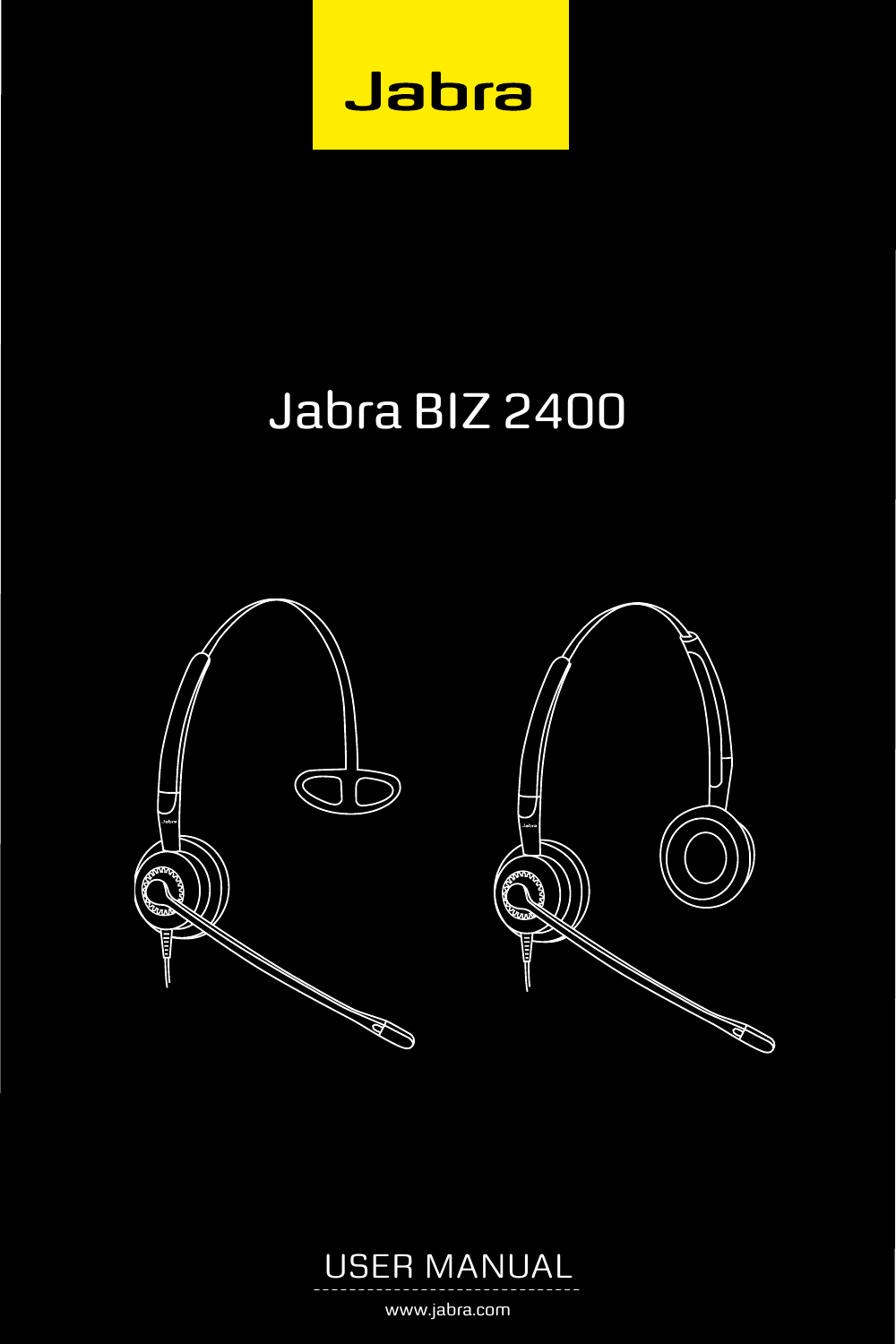© 2012 GN Netcom A/S. All Rights Reserved.

This user guide is published by GN Netcom A/S.

The information in this user guide is furnished for informational use only, is subject to change without notice, and should not be construed as a commitment by GN Netcom A/S. GN Netcom A/S assumes no responsibility or liability for any errors or inaccuracies that may appear in this user guide.

Written and designed at GN Netcom A/S, Lautrupbjerg 7, 2750 Ballerup, Denmark, www.jabra.com.



# part overview

\*Only included in some Jabra BIZ 2400 models. Also available to order as accessory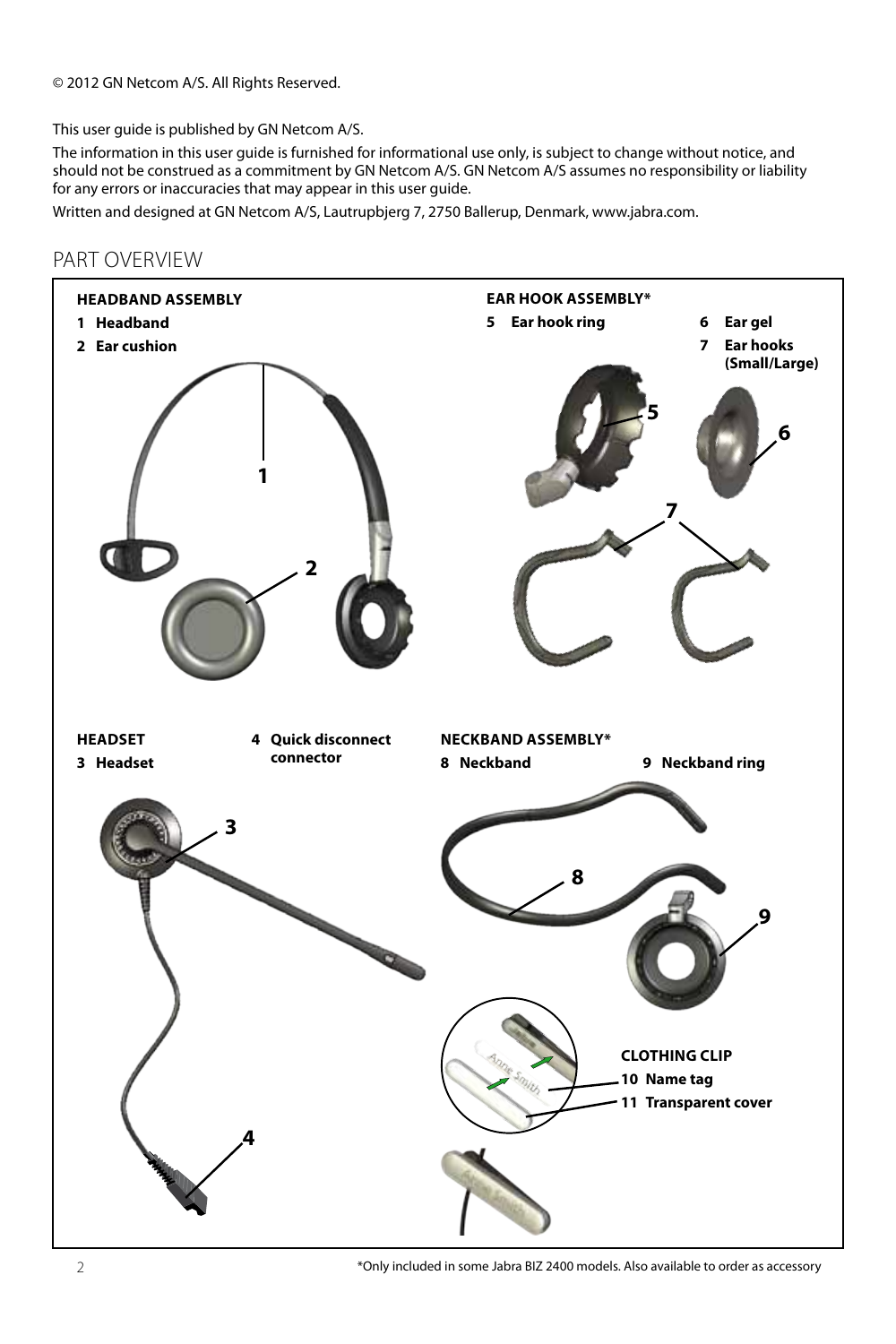# connecting the headset to the phone:

- **Plug the headset into an adapter cord suited to your phone system**
- **- Unplug the handset from the phone\***
- **Connect the adapter cord to the handset port**

\*If your phone has a headset port, connect the adapter cord directly to the headset port.

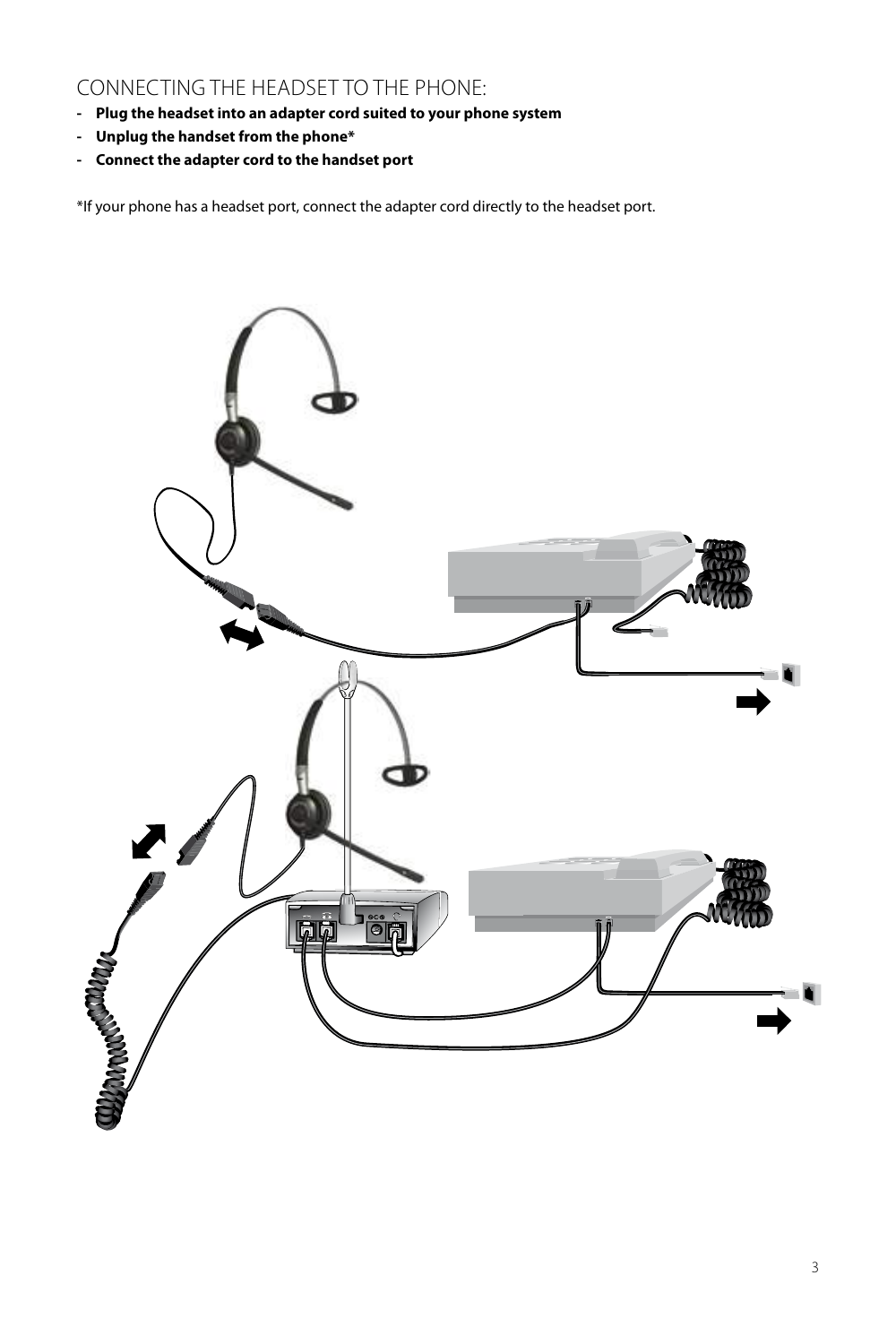# English

# **Thank you for buying a GN Netcom A/S product.**

All GN Netcom A/S products are designed and manufactured in accordance with strict quality standards and should, with a minimum of maintenance, give many years of satisfactory use.

# WEARING THE HEADSET WITH THE HEADBAND

All mono Jabra BIZTM 2400 models include a headband attachment. To use it:



# **1. How to wear the headband.**

Place the headband over your head, with the headset positioned against your preferred ear and the T-bar positioned just above the opposite ear. Adjust the headband for optimal fit on your head.

## **2. How to position the microphone.**

Adjust the microphone by rotating it around the headset and flexing the boom arm until it is positioned less than 2 cm from the front of your mouth.



# **3. How to rotate the boom arm.**

The boom is free to rotate 360<sup>0</sup>.

# **4. How to attach the ear cushion.**

Align the ear cushion with the headset ear plate so that the groove in the ear cushion slips around the ridge of the headset ear plate. Rotating the cushion will ensure it snaps securely into place.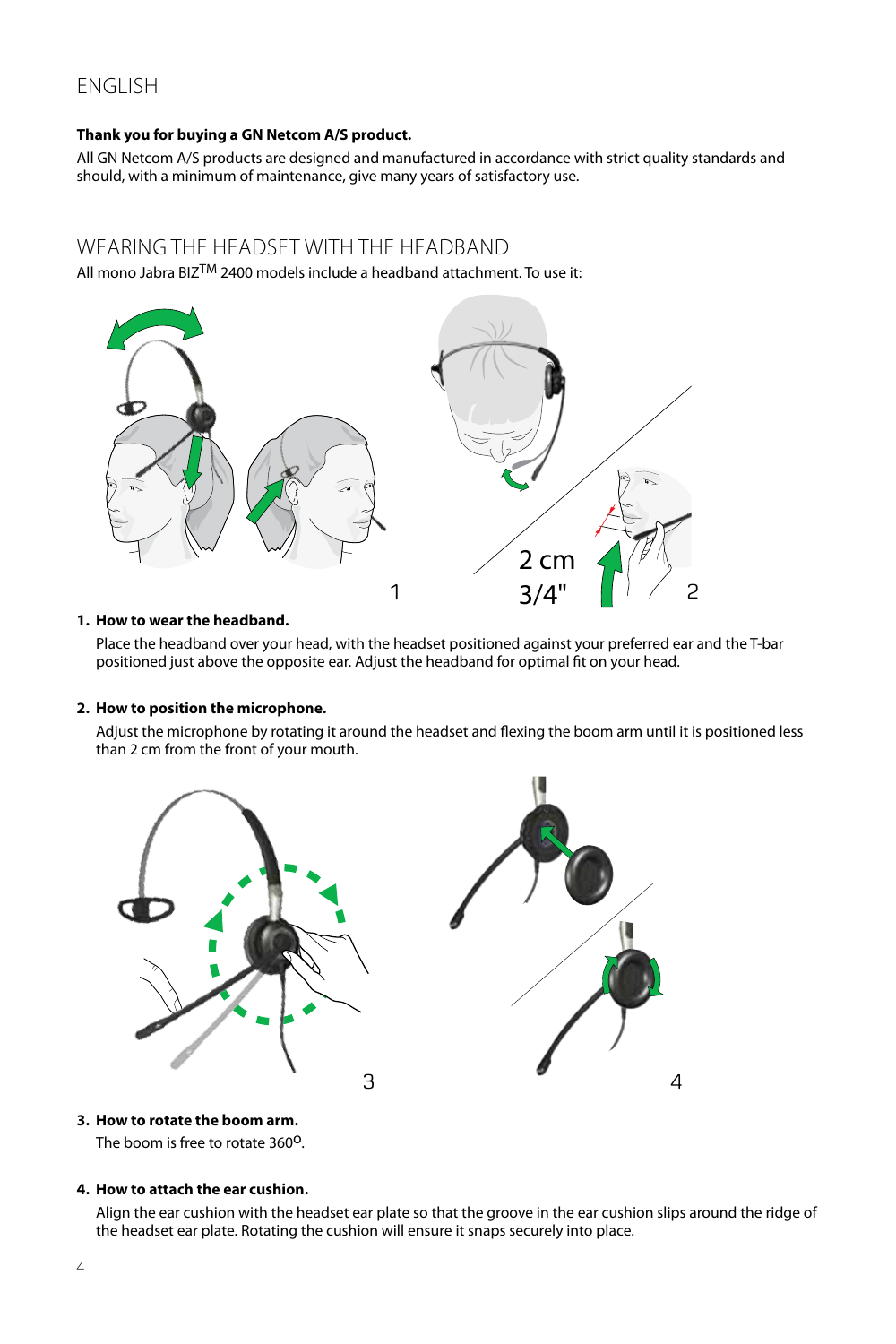

## **5. How to remove the headband**

Remove the ear cushion by gently pulling it off the ear-plate. Push on the inner part with your thumb until the headset clicks out of the headband.

## **6. How to press the headset into the headband ring on the headband.**

Hold the headband in one hand and the headset in the other. Align the headset against the outside of the headband ring with the headset cable pointing down. Gently press the headset into the headband ring until it clicks into place.

# Wearing the Headset with an Ear Hook

Two sizes of ear hook are included with some Jabra BIZ 2400 models. They can be purchased as an accessory for any mono model. To use it:



## **1. How to attach the ear gel.**

The ear gel is a round rubber part which helps stabilize the headset on your ear. Place the ear gel inside the ear hook ring. Gently push the ear gel through the hole so that it sits in the hole. Once you click the headset into the ear hook ring, the ear gel will be locked into place.

## **2. How to press the headset into its ear hook ring on the ear hook.**

Hold the ear hook ring in one hand and the headset in the other. On the inside surface of the ear hook ring you will find "L" and "R" markings. Align the cable of the headset with the "R" marking if you wish to wear it on you right ear, or "L" if you wish to wear it on your left ear. Gently press the headset into the ear hook ring until it clicks into place.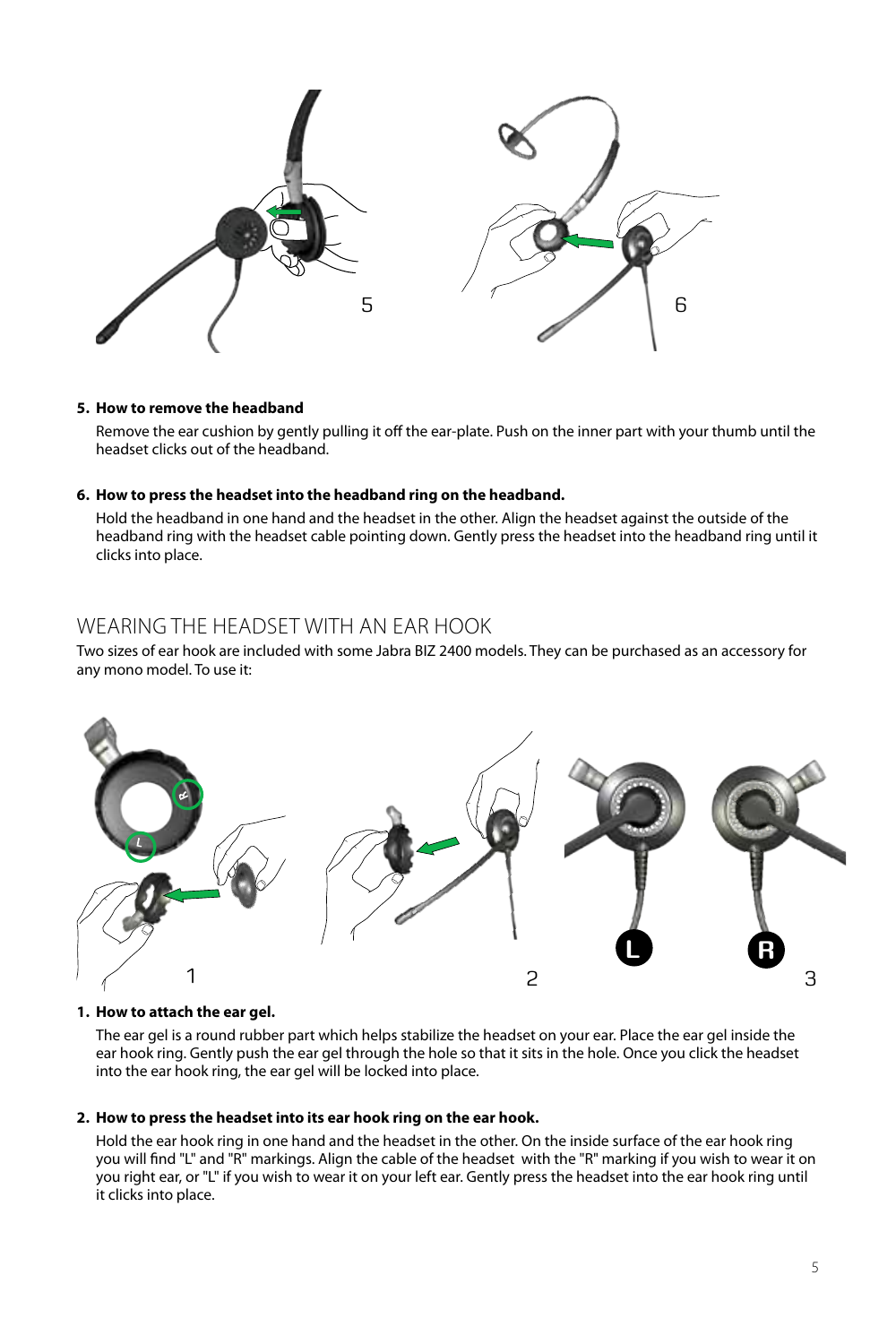

# **3. How to position the ear hook on the ear hook ring for left or right ear use.**

The ear hook wearing style has two parts: an ear hook and an ear hook ring. One end of the ear hook forms a pin that presses into a loop on the ear hook ring and holds it there.

You will wear the headset with the ear hook behind your ear and the ear hook opening pointing down towards your jaw. Decide on which ear you would like to wear the headset and assemble the ear hook and ear hook ring appropriately.

To change from one ear to the other, pull the ear hook up and away from the loop, and press into the other side of the loop. Then remove the headset from the ear hook ring. Rotate it and replace it again with the cable positioned at the 'L' or 'R' for the selected wearing side as described in point 2.



#### **4. How to wear the ear hook.**

To wear the headset, slip the ear hook behind your ear while keeping the ear gel centred into the middle part of your ear. The ear hook comes in two sizes for optimal fit. Please try both for best personal support and fit.

#### **5. How to position the microphone.**

Adjust the microphone by rotating it around the headset and flexing the boom arm until it is positioned less than 2 cm from the front of your mouth.

# **6. How to rotate the boom arm.**

The boom is free to rotate 360<sup>o</sup>.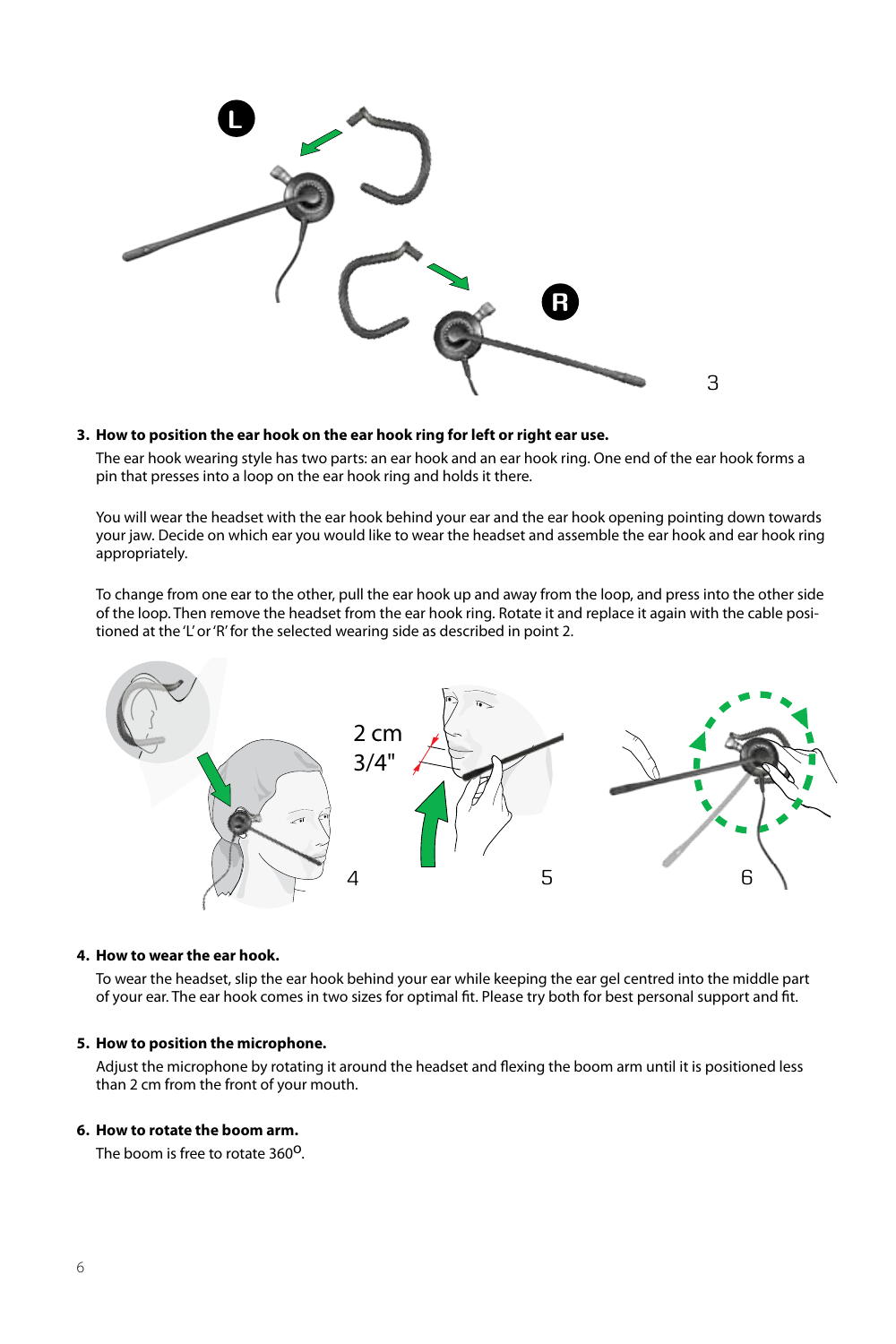# WEARING THE HEADSET WITH THE NECKBAND

A neckband wearing style is included with some Jabra BIZ 2400 models. Neckbands can be purchased as an accessory for any mono Jabra BIZ 2400. To use it:



1

## **1. How to press the headset into the neckband ring.**

The neckband can be assembled for wearing on either the left or right ear. Decide whether you would like to wear your headset on your left or right ear and position the neckband ring appropriately. Hold the neckband ring in one hand and the headset in the other. Align the headset against the outside of the neckband ring with the headset cable pointing down. Gently press the headset into the neckband ring until it clicks into place.



#### **2. How to attach the ear cushion.**

Align the ear cushion against the neckband ear plate so that the groove in the ear cushion slips around the ridge of the ear plate. Rotating the cushion will ensure it snaps securely into place (you can remove it as you attach it).

# **3. How to position the neckband on the neckband ring.**

Attach the neckband by sliding the left or right tip of the neckband through the loop in the neckband ring. Note the small bump inside the neckband ring; this must align with the groove on the tip of the neckband.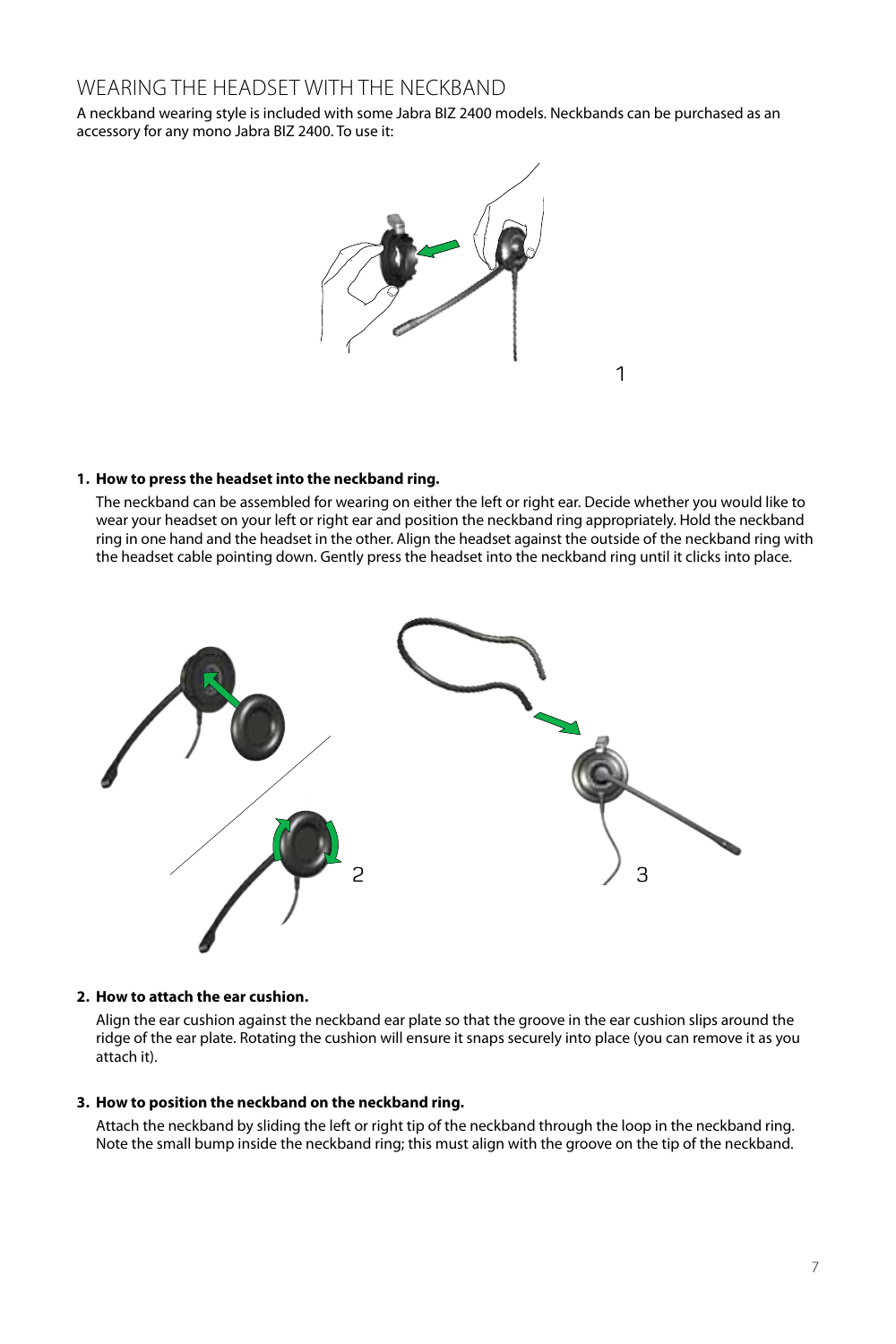

# **4. How to wear the neckband.**

Wear the neckband so the band goes around the back of your neck and the bowed sections go over your right and left ear respectively, whilst the ear cushion sits on your ear.

# **5. Position the microphone.**

Adjust the microphone by rotating it around the headset and flexing the boom arm until it is positioned less than 2 cm from the front of your mouth.

# **6. How to rotate the boom arm.**

The boom is free to rotate 360<sup>o</sup>.

# Wearing a Duo Headset

# (Duo models only)

The duo version of Jabra BIZ 2400 is always worn as a headband. To wear and adjust your headset:



## **1. Adjust the headband length.**

The headband is adjustable in length to fit the size of your head. Push or pull the top section of the headband until the headset fits comfortably.

# **2. How to wear the headset.**

Position one speaker over each ear with the headband going over the top of your head, just as with a traditional pair of headphones. The headset can be worn on either the left or right ear, simply rotate the boom arm as needed.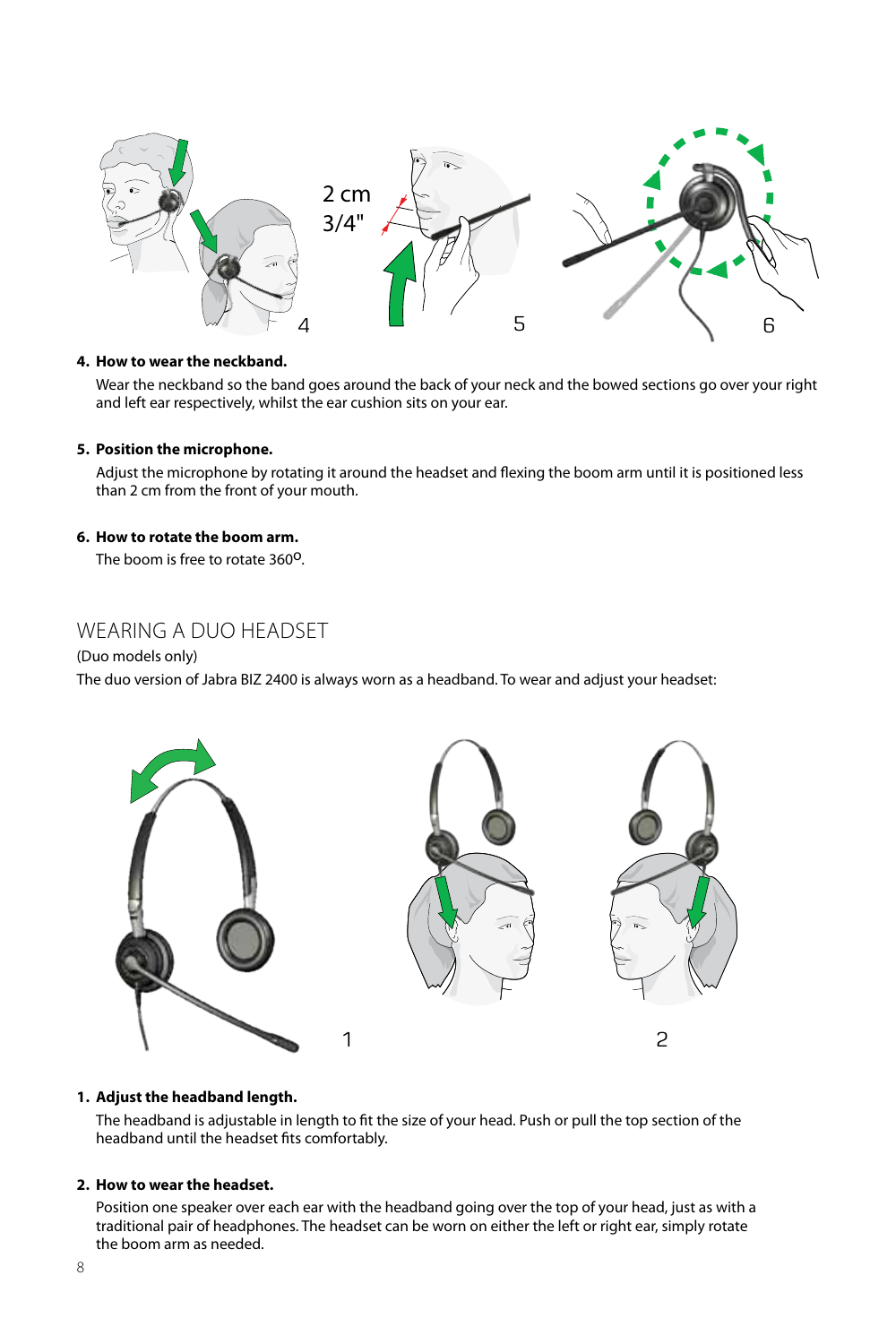

# **3. How to position the microphone.**

Adjust the microphone by rotating it around the headset and flexing the boom arm until it is positioned less than 2 cm from the front of your mouth.

# **4. How to rotate the boom arm.**

The boom is free to rotate 360<sup>0</sup>

# Connecting the Headset to a Phone or Computer

The headset features a Quick Disconnect (QD) connector, which enables you to use the headset with a variety of telephones, computers and other sound sources by attaching any of the QD cords and adapters available from GN Netcom A/S.

To connect your headset to a QD adapter, simply press its connector into the similar connector on your adapter. Then connect the adapter to a telephone or computer and your headset is ready to use.

You can disconnect your headset at any time without terminating the current call (if any). To do so, hold the QD adapter with your thumb and index finger and pull the connectors apart. Always pull on the connectors, never on the cords.

For more information about QD adapters, please see the documentation that came with your adapter and/or go to www.jabra.com.

# Care, Cleaning and Maintenance

- Avoid getting the headset wet and never submerge it in water.
- Avoid stretching, bending or twirling the wire; this will weaken the connectors and the wire itself and may result in loss of audio.
- Do not block the microphone holes on either side of the boom arm. Advanced Jabra BIZ 2400 models feature a small hole on both the inward and outward facing sides of the boom. This front-facing hole is a noise-cancelling feature and does not allow extra noise into the microphone.
- You can clean the ear cushions or other parts of the headset by using a cleaning wipe designed for use with electronic and plastic equipment. Allow to dry before replacing them. Suitable tissues are available from GN Netcom A/S; contact your GN Netcom A/S representative for details. After extensive use, the ear cushion may become worn. New ear cushions are available from GN Netcom A/S.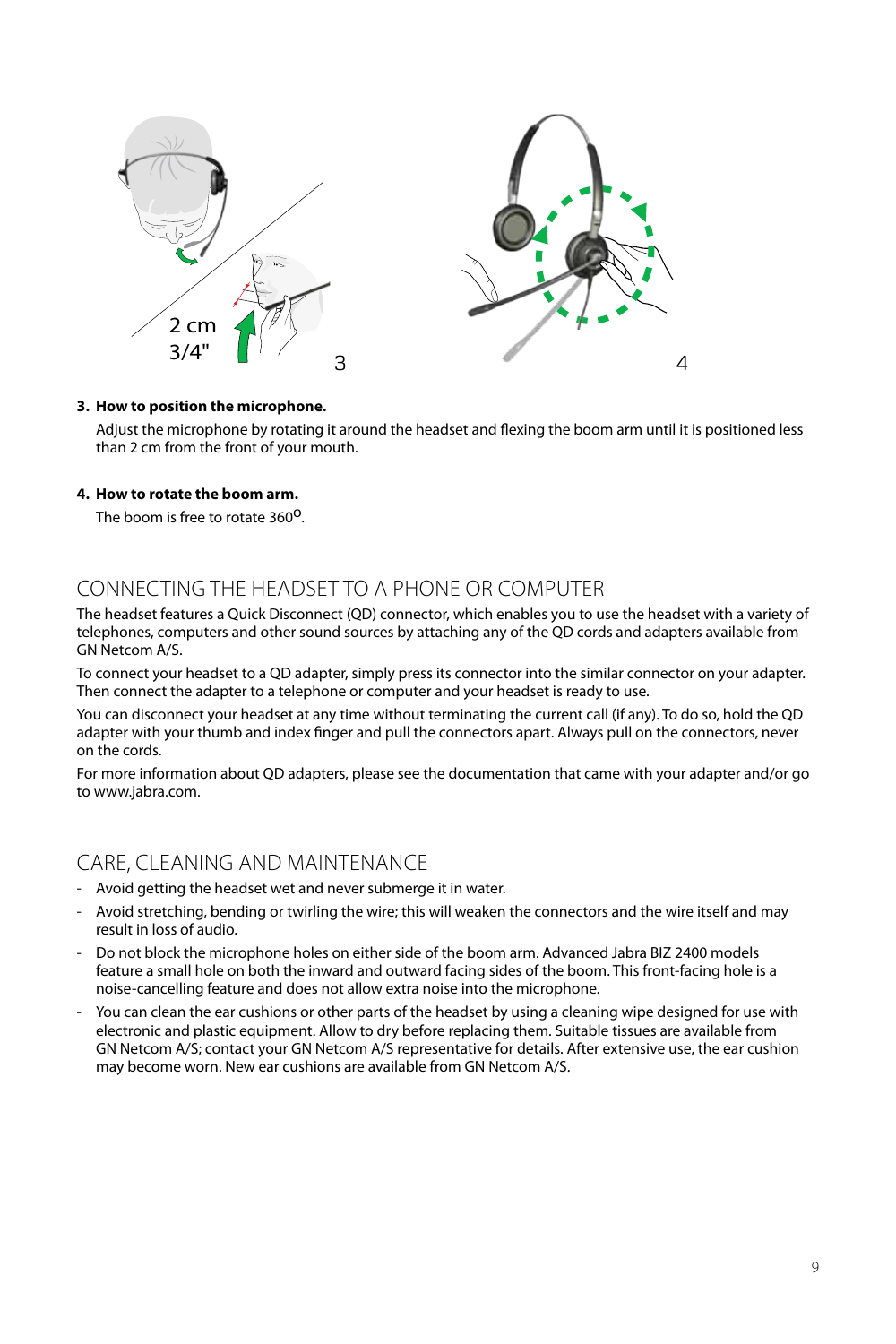

Dispose of the product according to local standards and regulations.<br>  $W$